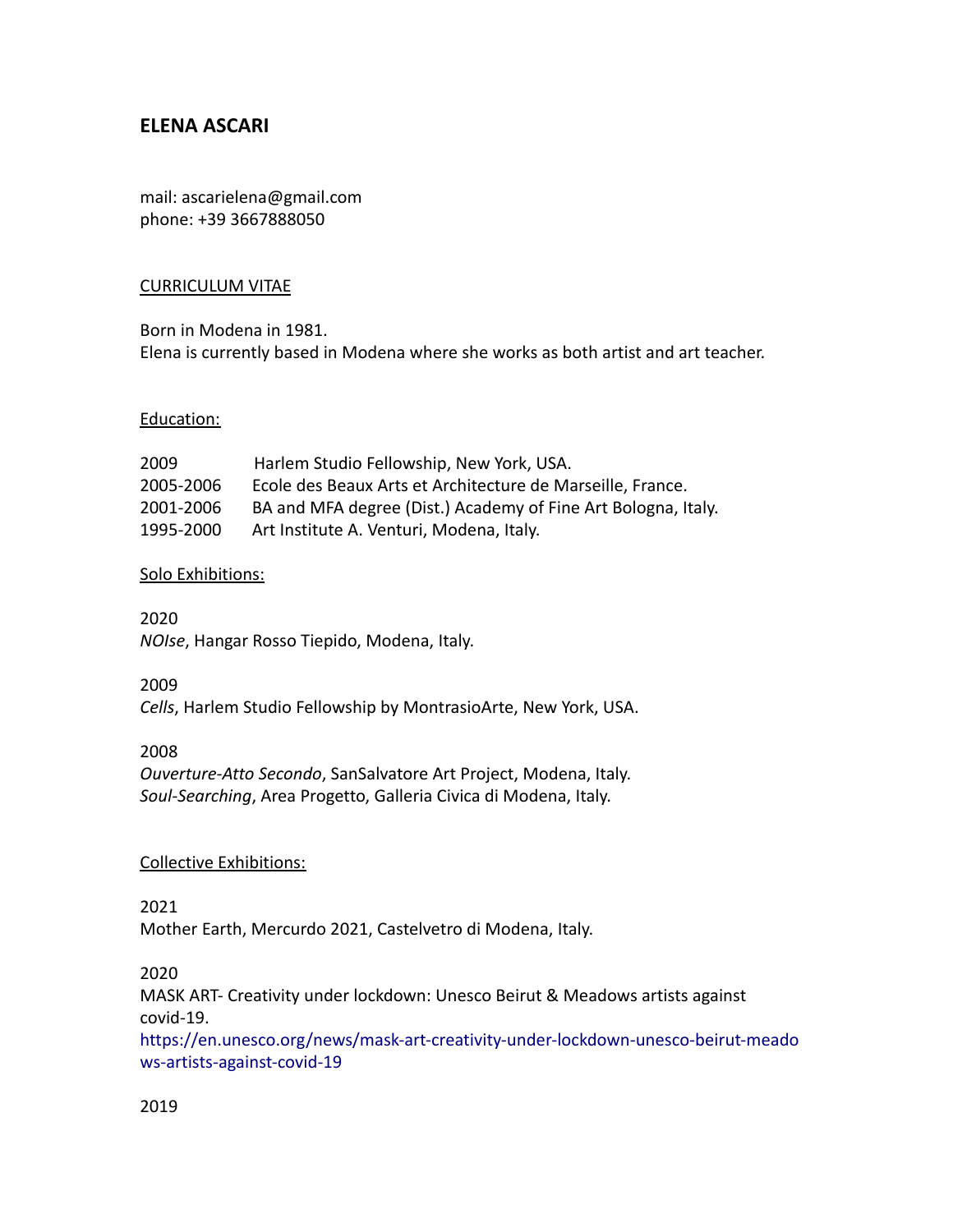Hackney WickED Group Show, Fish Island, London, UK.

# 2018

*Join The Dots*/*Unire le distanze*, Salone degli Incanti, Trieste, Italy. *Artifact Prize*, a cura di Metronom Gallery, Castello di Levizzano, Modena, Italy.

# 2015

*Imago Mundi- Luciano Benetton Collection, Map of the New Art*, Fondazione Giorgio Cini, Venice, Italy. *Imago Mundi – Luciano Benetton Collection: Praestigium Italia*, Fondazione Sandretto Re Rebaudengo, Turin, Italy. *Vienna for Art's Sake!* – Winter Palace, Belvedere, Wienn, Austria.

# 2014

*Nuova Pittura Italiana*, "Fabrica Braco de Prata" Cultual Center, Lisbon, Portugal. *Nuova Pittura italiana*, Parobrod Cultural Center, Belgrade, Serbia. *Nuova Pittura Italiana*, Interno 18 Gallery, Cremona, Italy. *Multipoint*, FOYER Gallery, Nitra, Slovakia. *Multipoint*, SPP Gallery, Bratislava, Slovakia. *Multipoin*t, Oravska Gallery, Dolny Kubin, Slovakia.

# 2013

*Nuova pittura Italiana*, Cannaviello Gallery, Milan, Italy. *Nuova pittura Italiana*, Opere Scelte Gallery, Turin, Italy. *Nuova pittura Italiana*, Spazio Aquadro, Rome, Italy. *Nuova pittura Italiana*, Associazione Culturale Luidig, Benevento, Italy. *Step out of the ordinary*, Univerzum Gallery, Nitra, Slovakia.

# 2011

*Serious Matter*, Galleria 42 Contemporaneo, Modena, Italy. *Combat Prize*, Bottini dell'olio, Livorno, Italy.

# 2010

*Italian Factory Prize* for the young painting in Italy, First Gallery, Rome. *Razzano Prize for young artists,* Biannial of Benevento, Arcos – Museum of contemporary art in Benevento, Italy. AW1, Spazio Gerra, Reggio Emilia, Italy. *Skopje Emilia-Romagna,* XIV *Biennial of Young Artists from Europe and the Mediterranean 2009*, Palazzo Tassoni, Ferrara, Italy.

# 2009

*Skopje Biennial of Young Artists from Europe and the Mediterranean*, Skopje, Macedonia. *Small Art*, Studio Iroko, Milan, Italy.

# 2008